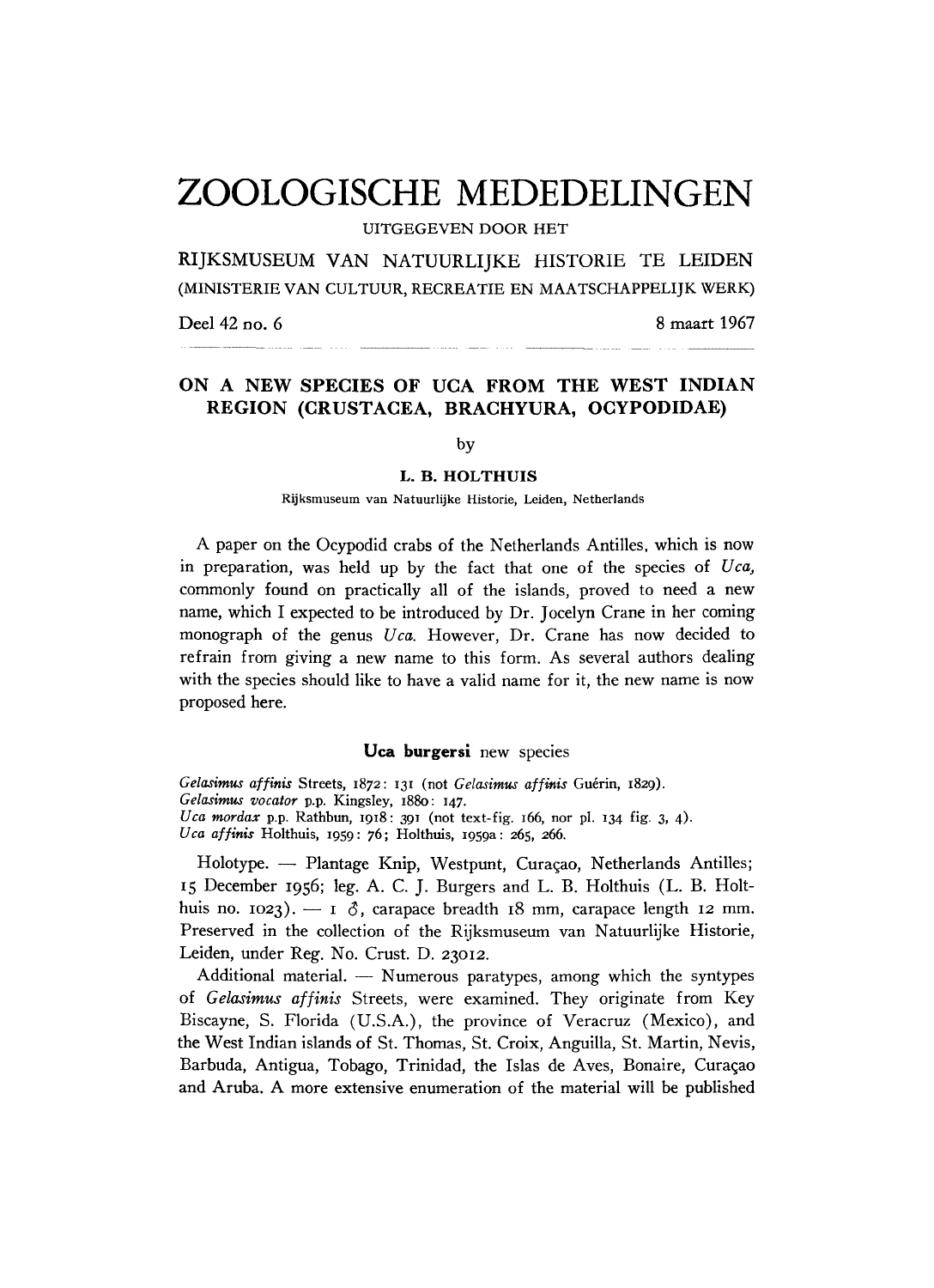later. I am most indebted to various persons for providing me with this material, foremost among these Dr. P. Wagenaar Hummelinck of Utrecht, and Dr. H. O. von Hagen of Münster (W. Germany).

Discussion. — During a visit in 1952 to the U.S. National Museum, Washington, D.C., I could compare part of the present material with material from the West Indies identified by Dr. Mary J. Rathbun as *Uca mordax* (Smith). I am much indebted to Dr. Fenner A. Chace, Jr., for making Miss Rathbun's material available to me. The comparison showed my material to be conspecific with Miss Rathbun's, so that I then used the name *Uca mordax* for it. When, however, material of the true *Uca mordax* from the type locality (Belém, Brazil) and from Suriname later became available to me, a comparison of these South American specimens with those from the West Indies showed constant differences between the two and it became clear that the West Indian form must be considered a good species distinct from *Uca mordax* (Smith). The differences between the two species have already been enumerated elsewhere (Holthuis, **1959a: 265, 266),** the present West Indian form there being indicated with the name *Uca affinis* (Streets).

The main distinctive characters of the present new species are the following. The carapace is convex, but not subcylindrical. The breadth of the front, when measured at the base (i.e. where the upper and lower margins of the eyebrow meet), is slightly more than  $\frac{1}{3}$  of the anterior breadth of the carapace. The lateral margins are convex in their anterior part and make no sharp angle there. The eyebrow is inclined and clearly visible in dorsal view. The teeth on the lower margin of the orbit are distinct throughout, especially those in the external part being well developed. The suborbital area is usually naked except for a row of short hairs just below the lower orbital margin and a few scattered hairs in the external part.

The inner surface of the large cheliped of the adult male shows a distinct oblique carina bearing several, more or less distinct, rows of large rounded tubercles. This carina does not stop at the carpal cavity, but curves dorsally and follows the rim of the cavity. The dorsal marginal carina of the carpal cavity bears only a single row of tubercles, and curves downward from the dorsal margin of the cavity, following the rim. Where the two carinae meet, a field of pearly tubercles extends from the carpal cavity almost to the two ridges at the base of the dactylus. Of these two ridges the one nearest the dactylus is straight and only indistinctly tuberculated, it runs along the anterior margin of the palm; the other ridge is more strongly tuberculated and is distinctly curved, at first moving away from the first ridge and then curving back towards it. The outer surface of the palm is convex, the upper part is curved inward and actually forms the upper surface of the palm,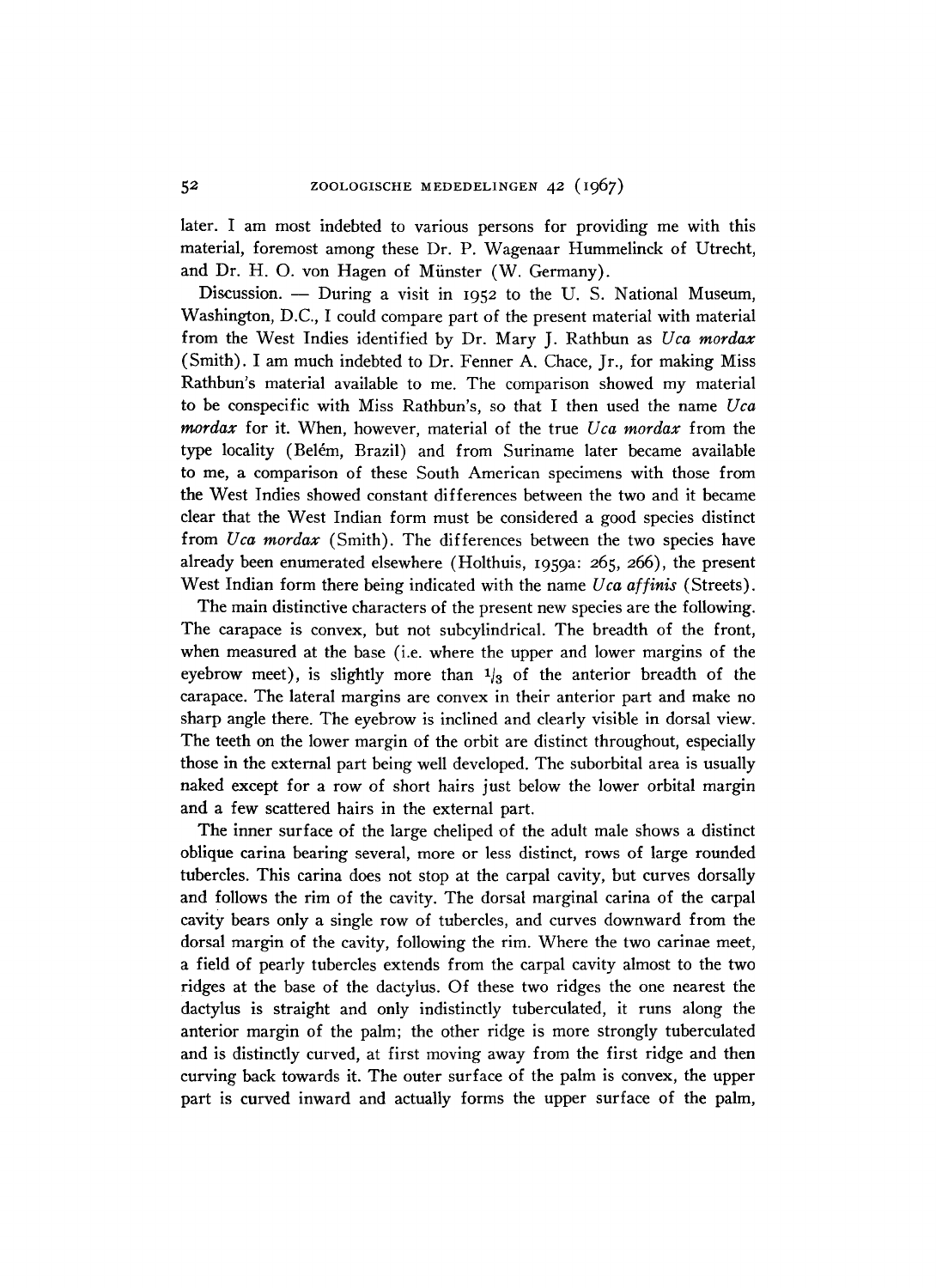the dorsal carina of the palm then lying on the inner part of this upper surface. The outer surface of the palm is covered with low rounded granules, which are most distinct in the upper part. The lower margin of the palm bears a carina, which fades out at the base of the fixed finger. The tip of the fixed finger is trifid, the dactylus ends in a simple tip.

The upper part of the carpus and propodus of the second to fourth pereiopods shows a short velvety pubescence, the lower part of these segments always is entirely bare. In the fifth pereiopod no velvety pubescence is seen at all on these segments. Scattered strong bristles are present on the carpus, propodus and dactylus of the second to fifth pereiopods. The merus of these legs shows no pubescence, only some transverse rows of bristles in the upper part. There is no essential difference in the pubescence of the legs of the males and females. In the males the merus of the fifth legs is about **2.8** times as long as wide, in the females **2.4** to **2.5** times.

The male pleopod is very similar to that of *Uca mordax.* 

Size. — The carapace breadth of the largest male from the type locality measured almost **20** mm. The ovigerous females have a carapace breadth of about **18** mm.

Habitat. — The type locality is an old neglected coconut grove on the S.W. coast of Curaçao. At the time of collecting the soil was extremely wet, being partly even flooded. The *Uca* specimens were found on the muddy bottom under fallen coconuts. The species was very common there and a large series, including several adult males and ovigerous females, was collected.

The present species was first recognized as a distinct taxon by Streets **(1872)** who described it as new under the name *Gelasimus affinis.* Streets's description was based on material collected by H. E. van Rijgersma at the island of St. Maarten, Netherlands Antilles. His account of the large cheliped of the male fits well for the cheliped as found in the present species, but unfortunately the pubescence of the legs, one of the very important characters in this genus, is not dealt with by him. The identity of Streets's species, however, could be made fully certain, as his type specimens are still extant in the collection of the Museum of the Academy of Natural Sciences at Philadelphia (some duplicates being in the Leiden Museum). These specimens, forming Lot **753** of the Philadelphia Museum, were labelled "Uca vocator v. Martens". It is evident that when Kingsley studied the *Uca* material of the Philadelphia Museum for his **1880** revision of the genus, he removed Streets's original label of *Gelasimus affinis* and replaced it by his own new label bearing the name *Gelasimus vocator.*